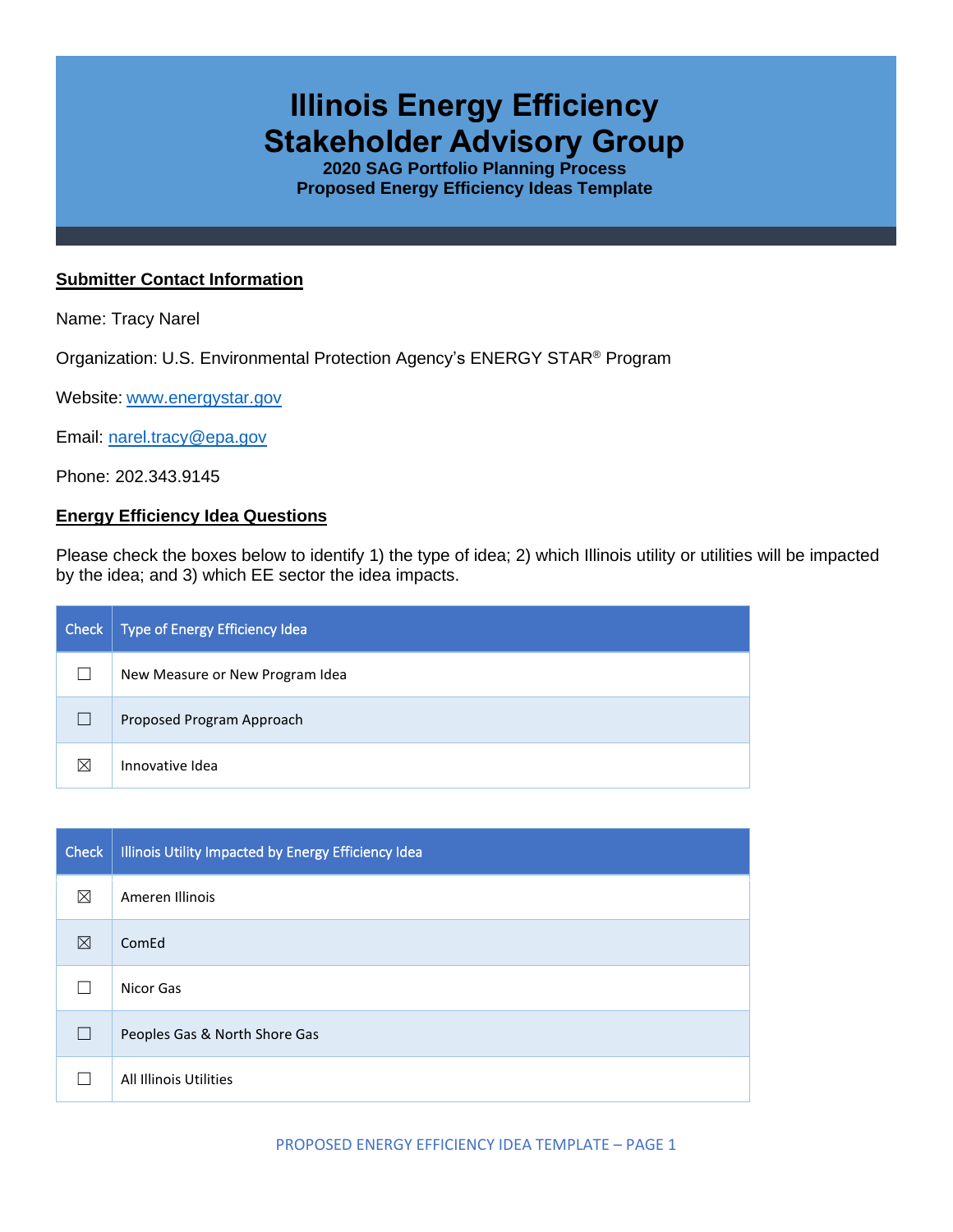| <b>Check</b> | Energy Efficiency Sector Targeted by Energy Efficiency Idea                  |
|--------------|------------------------------------------------------------------------------|
|              | Residential Customers – Single Family (non-income qualified/income eligible) |
|              | Residential Customers – Multifamily (non-income qualified/income eligible)   |
|              | Residential Customers - Single Family Income Qualified/Income Eligible       |
|              | Residential Customers – Multifamily Income Qualified/Income Eligible         |
| $\boxtimes$  | Small Business Customers (commercial & industrial sector)                    |
| ⊠            | Medium/Large Business Customers (commercial & industrial sector)             |
| ⊠            | Other (research & development, emerging technologies, market transformation) |

## **Additional Questions**

1. **Description of Idea:** Describe the proposed idea, including the purpose of the suggested idea and rationale. Describe whether this is an idea that could be implemented in an existing EE program, or whether the idea involves establishing a new measure or program. Please indicate whether additional research may be required before implementation.

*Questions to consider: What issue will this proposed change resolve? Will the proposed change increase participation and result in increased energy savings? Will this reduce costs? Will this increase customer satisfaction? Will this help achieve statutory goals? Will this help increase program penetration?* 

EE Idea: Illinois Efficiency Initiative to achieve ENERGY STAR Tenant Space Recognition

The U.S. Environmental Protection Agency's (EPA) ENERGY STAR program recognizes the need for energy saving opportunities in commercial tenant spaces. With the completion of its Tenant Space Recognition pilot, ENERGY STAR is aiming to work to bring the Tenant Space Recognition program to full market-scale in late 2020. EPA is interested in hearing from the IL SAG about how ENERGY STAR tenant space recognition could be leveraged in utility programs to advance utility program measures and help overcome landlord-tenant split incentives, and any additional support the EPA could provide to assist utility programs.

The following is an outline of EPA's approach to tenant recognition. ENERGY STAR Tenant Space Recognition will be given to eligible tenants who meet the following criteria:

- 1. Estimate Energy Use
	- Tenant inputs basic space characteristics into the ENERGY STAR Portfolio Manager tenant module (in development) to create an energy estimate.
	- There is no performance threshold.
- 2. Meter
	- Tenant space has meters that capture all energy the tenant is responsible for in the building.
	- This includes lighting, plug-load, supplemental HVAC (if applicable), and data centers (if applicable).
	- Meters must be +/- 2% accurate.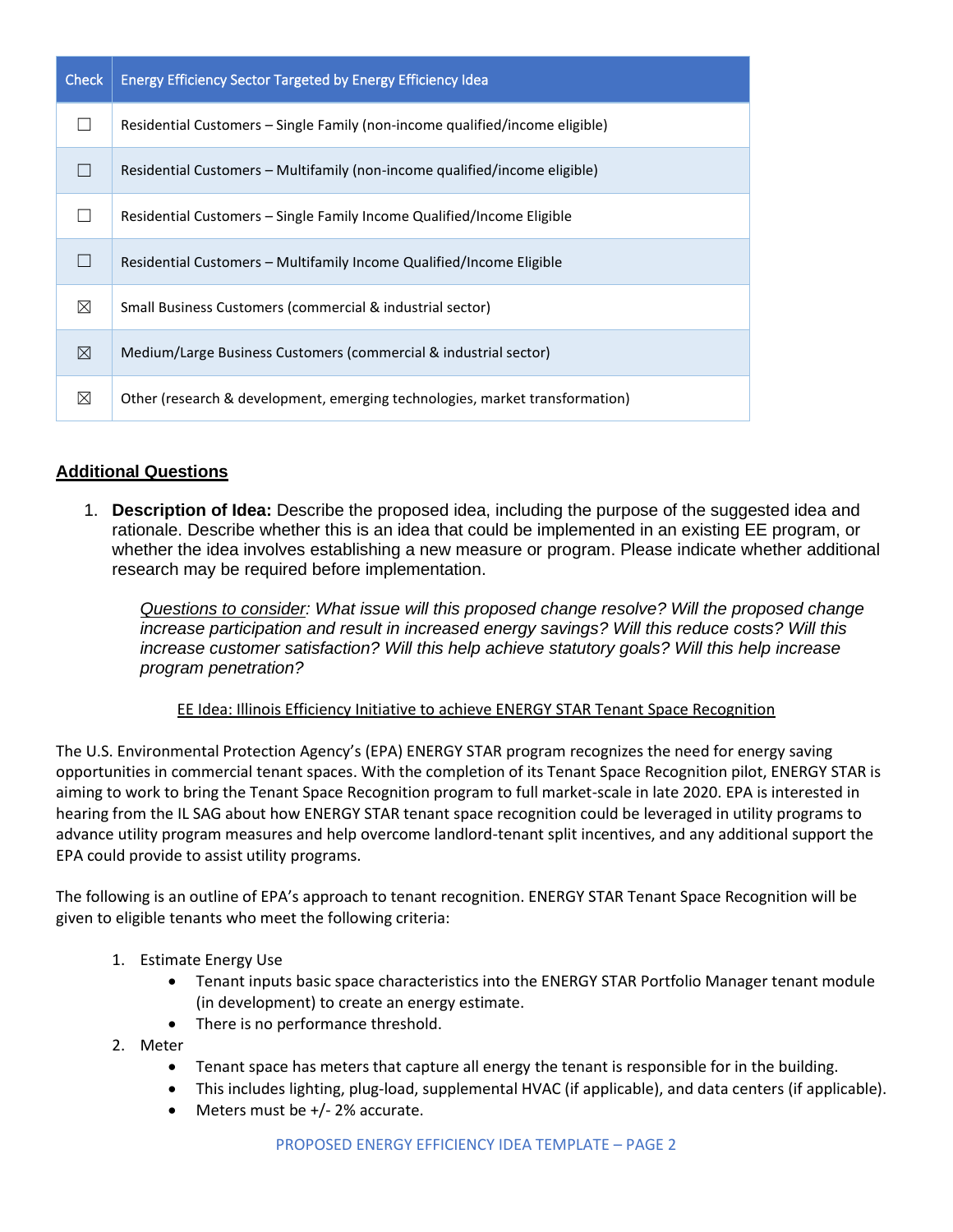- 3. Light Efficiently
	- Tenant conducts a lighting inventory of their space and inputs information on a floor/suite by floor/suite basis into the tenant module.
	- Tenant's estimated Lighting Energy Use Intensity (LEUI\*) is at or below Target LEUI, which is based on previously entered space characteristics.
		- $\circ$  \* Energy estimate and LEUI developed by NREL and PNNL, respectively, with support from DOE.
	- The Requirement is based on a weighted average of the entire tenant space.
- 4. Use Efficient Equipment
	- Tenant provides proof of a procurement policy, indicating the purchase of energy efficient equipment. (Examples: Green lease, corporate policy).
	- Tenant attests that sleep settings have been (or will be) enabled for computer equipment.
- 5. Share Data (upon request from landlord)
	- Tenant agrees to share energy data with landlord upon request.

Eligible tenants would be those leasing administrative, financial, or non-diagnostic office spaces. The application must include all office space tenant leases within the building. Meters and lighting must be in place. There is no size requirement for eligibility.

The online tool/module that will be housed in ENERGY STAR's Portfolio Manager is in development and will enable users to utilize a simple process, start and stop an application, and receive automatic feedback on eligibility.

A licensed professional verifies and stamps the application, similar to the process for ENERGY STAR's whole building certification. The applicants submit the application within the Portfolio Manager platform, and EPA reviews and awards the recognition.

2. **Implementation:** How will this idea be delivered to the target market? Describe marketing strategies used to reach the target market and minimize market confusion.

EPA is interested in having a dialogue with the IL SAG on how ENERGY STAR Tenant Space Recognition could be leveraged in utility programs and what additional information, tools and assistance could be valuable.

Eligible measures might include the following:

- Lighting,
- Printers,
- Computers,
- Monitors,
- Televisions,
- Vending Machines,
- Water Coolers, and
- Refrigerators.
- 3. **Background:** Describe where the idea originated from, including whether this idea has been successfully implemented in other jurisdictions. Provide specific background information that will help utilities and SAG participants understand the proposed idea.

*Questions to consider: In what jurisdiction has this idea been successfully implemented? Do you have information on eligible customers, participation achieved, and/or savings achieved? Do you have access to reports describing the successful idea / program approach?*